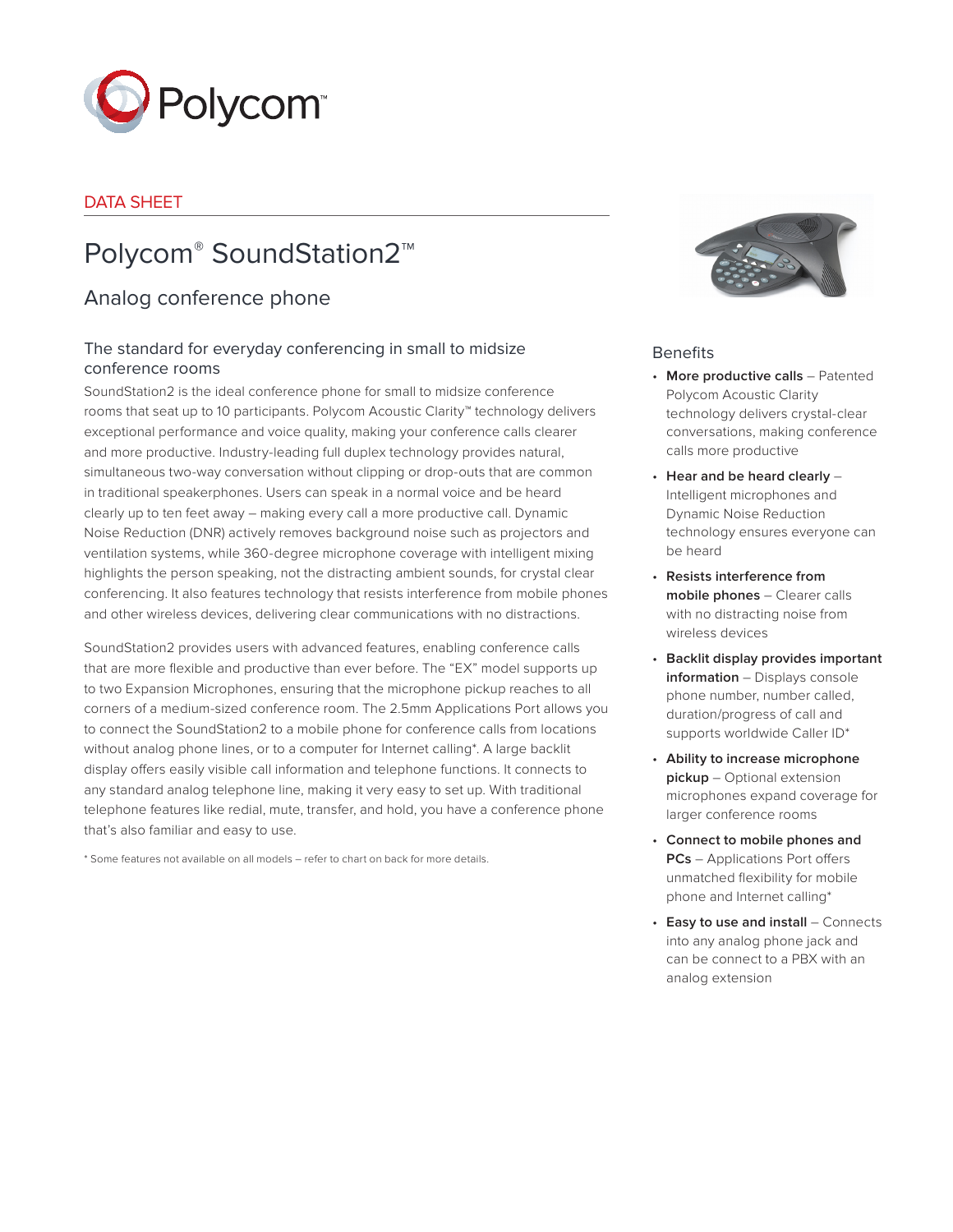## Architecture

- Tabletop console contains audio processing functions and keypad. Wall module contains power and telephone line interfaces.
- Cables consist of 21 ft (6.4 m) single-cord connection to tabletop console and 7 ft (2.1 m) connection to RJ-11 telephone jack. Optional Extended microphone modules connect to console via 8 ft. (2.4 m) cables

### Console Specifications

#### Size (L x W x H)

- 14.5 x 12.25 x 2.5 in
- $\cdot$  (36.8 x 31.1 x 6.4 cm)

#### Weight

• 1.75 lb. (0.8 kg)

#### Power

• 110V 60Hz AC / 220V 50 Hz AC (depending on country-specific SKU)

#### Network interface

• Two-wire RJ-11 analog PBX or public switched telephone network interface

#### Display\*

• 132x65 pixel backlit graphical LCD

#### User interface\*

- User selectable ring tones
- Configurable soft keys for easy dialing of voice conferencing services
- Multi-lingual support: English, German, French, Italian, Spanish, Portuguese, Norwegian
- Password protected configuration settings for administrators

#### Caller ID and phone book\*

- Support for multiple Caller ID standards\*\*:
	- Bellcore Type 1 (requires a telephone company subscription for activation)
	- ETSI
- DTMF
- British Telecom
- Phone book/speed dial list up to 25 entries\*

#### Keypad

- 12-key telephone keypad
- On-hook/off-hook, conference, mute, volume up/down keys, menu, navigation keys\*
- 3 context sensitive soft keys\* including redial, hold, programmable conference key

#### Console loudspeaker

- Frequency response: 300 to 3300 Hz
- Volume: adjustable to 94 dBA SPL (peak) volume at 0.5 meters

#### Console microphones

• 3 cardioid microphones 300 to 3500 Hz

#### Audio

- Polycom Acoustic Clarity full duplex IEEE 1329
- Type 1
- Up to 10 ft. microphone pick-up range
- Gated microphones with intelligent microphone mixing
- Dynamic noise reduction

#### Interfaces

- 2 EX microphone connections\*
- Applications Port\* for connection to other communication devices such as mobile phones† and computers
- RCA Auxiliary audio jack

#### Accessories

• 2 cardioid extension microphones 300 – 3500 Hz (for EX model only)

#### Regulatory compliance

- NA Cl/C-UL
- FCC Part 68
- FCC Part 15 Class B
- Canadian ICES-003
- CE Mark (R & TTE Directive)
- VCCI Class B (Japan)

#### Environmental requirements

- Operating temperature: 40° 104°F (5° - 40°C)
- Relative humidity: 20% 85% (noncondensing)
- Storage temperature: -22° 131°F (-30° - 55°C)

#### Recommended room conditions

- Reverberation time: <0.5 seconds
- Noise level: <48 dBa

#### SoundStation2 ships with:

- Tabletop phone console
- 21 ft. (6.4 m) cord to console
- 7 ft. (2.1 m) telco cable to RJ-11 telephone jack
- User documentation (user guide CD, quick installation guide, registration card)

#### Warranty

• 1 year

#### Part Numbers (North America)

- 2200-15100-001: SoundStation2, non-expandable
- 2200-16000-001: SoundStation2, non-expandable, with display
- 2200-16200-001: SoundStation2, expandable, with display
- 2200-16155-001: Extension microphone kit

#### \* Not available on all models

- \*\* Due to the diversity of Caller ID standards, some features may not be available in all areas. In addition, the quality of the telephone line connection may affect Caller ID functionality. Caller ID service may require a subscription from a service provider in your area.
- † SoundStation2 uses a cable that connects to a standard 2.5mm headset connector. If your mobile phone model does not support this type of connection you will need an adapter (not included).

Connecting the SoundStation2 to a mobile phone is analogous to connecting a headset to a mobile phone. Not all mobile phone models recognize the SoundStation2 as a headset. For a list of mobile phones that are known to work with SoundStation2, please consult *www.polycom.com*.